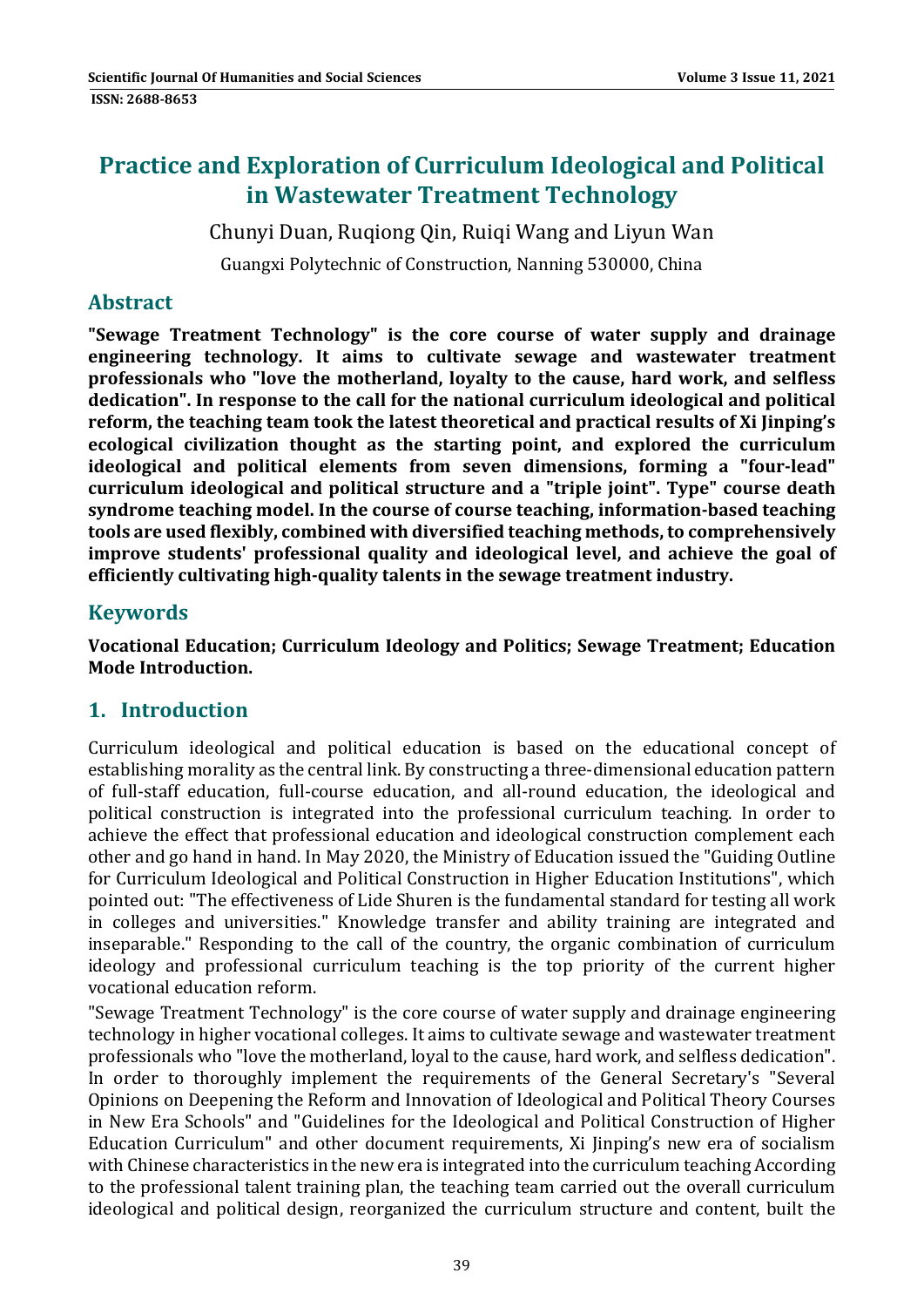"post-course match certificate" education model, and formulated the curriculum ideological and political education evaluation system. The specific methods are as follows.

# **2. Establish the Ideological and Political Education Goals**

Based on vocational education and teaching experience and analysis of academic conditions, it can be seen that the students targeted by this course have the characteristics of active thinking, active interaction, and strong hands-on ability, and they are more active in response to specific cases and practical operations. Taking students as the main body of teaching work, the course teaching goals are drawn up as follows based on the concept of three-dimensional goals.

Knowledge and skills goals, students understand the tasks and purposes of sewage treatment, master the basic principles and technological processes of the three physical, chemical, and biological treatment methods of sewage treatment, and understand the source and classification of sludge in sewage treatment and the properties of sludge, Master the sludge treatment methods and processes.

Process and method objectives, students master the physical and chemical principles of sewage treatment through various activities such as scenario simulation, experimental operation, comprehensive training, skill competition, social practice, etc., are familiar with the workflow of sewage treatment posts, and exercise their judgment and ability to solve practical problems. In actual work, the appropriate handling method can be selected according to local conditions, the failure of the handling process can be eliminated in time, and the professionalism can meet the job requirements.

Emotional attitudes and values goals, students build professional pride and position awareness in the course ideological and political teaching, cultivate a spirit of unity and cooperation and innovative thinking, cultivate rigorous and practical study habits and a working attitude of excellence, and then establish a correct world outlook and outlook on life, Values, improve national pride, establish a pragmatic, rigorous and down-to-earth craftsman spirit and abide by the norms of professional ethics.

# **3. Thoughts on the Reform of Ideological and Political Teaching in the Course of "Sewage Treatment Technology"**

The curriculum reforms from three aspects: digging deep into the ideological and political elements, building the ideological and political teachers of the curriculum, constructing the "triple and triple" curriculum ideological and political teaching mode, and introducing information teaching. The development of the times.

Taking the latest theories and practical results of the ecological civilization thought in the new era as the starting point, focusing on the green development concept of "green water and green mountains are golden mountains and silver mountains", from a profound historical view, a scientific view of nature, a basic view of people's livelihood, an overall system view, and a serious rule of law Exploring the curriculum ideological and political elements in seven dimensions, namely, the concept of national action, and the global perspective of win-win, and establishing a case library for curriculum ideological and political teaching. The course relies on the provincial teaching resource bank of this major, guided by teaching cases, comprehensively carries out ideological and political education, strengthens students' ideals and beliefs, and focuses on six aspects including professional skills, expression and communication, professional ethics, collaborative innovation, family and country feelings, and sustainable development. The whole process of teaching and educating people is carried out to form a "four-lead" curriculum ideological and political model of knowledge guidance, ability guidance, skill guidance, ideological and political guidance and morality.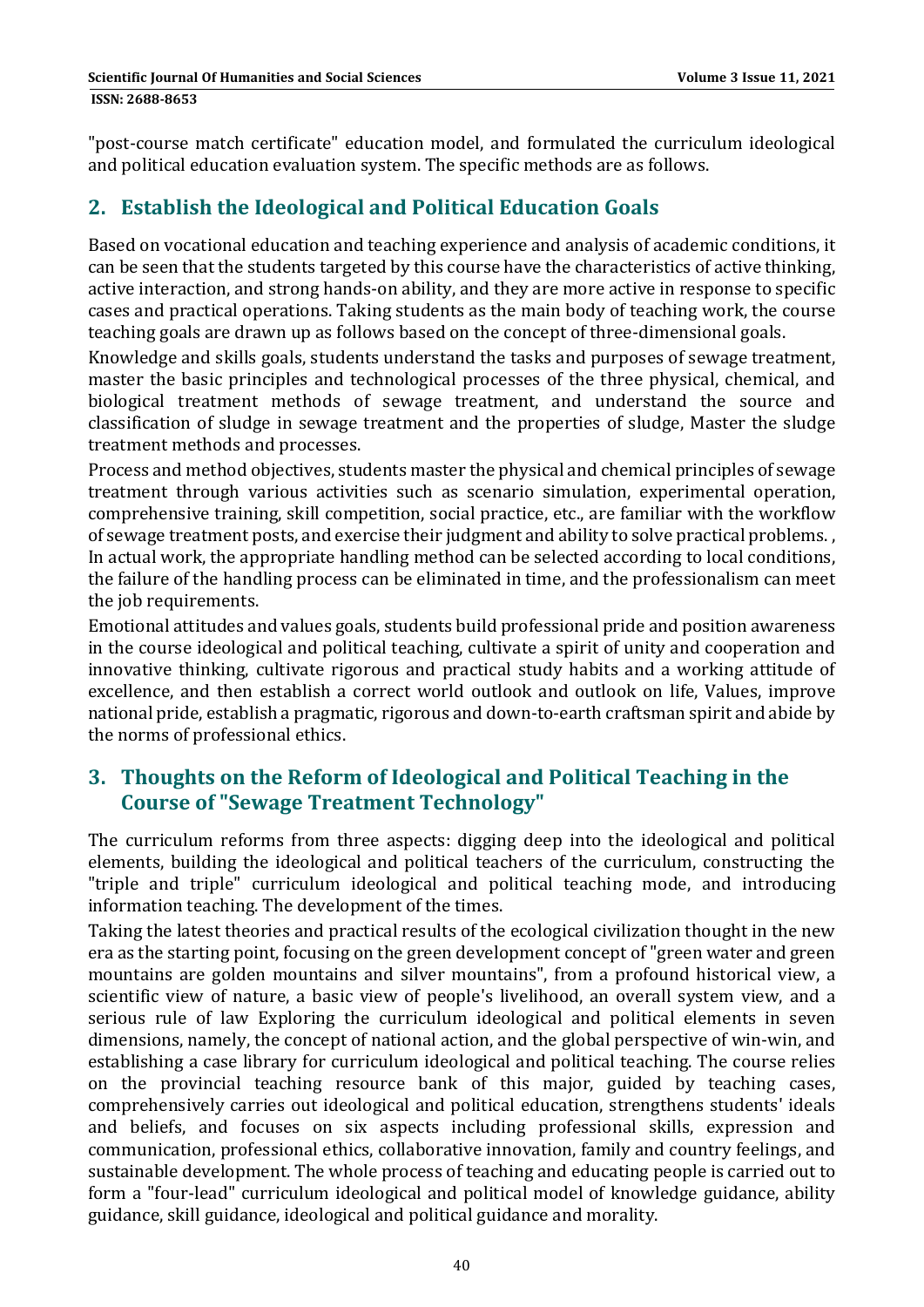# **4. Practice of Ideological and Political Teaching Reform in the Course of "Sewage Treatment Technology"**

#### **4.1. Forming a Team of Ideological and Political Teachers**

The curriculum has formed an ideological and political community of "industry-enterpriseuniversity". The ideological and political teaching content of the curriculum is deepened through the example spirit of industry experts, and the spirit of enterprise craftsman inspires morality, professional teachers guide solid knowledge, and ideological and political teachers cultivate benevolence. The heart, with the dedication spirit of poverty alleviation cadres, jointly formed a curriculum ideological and political team with strong political quality and high ideological and political education. Through collective lesson preparation, the ideological and political elements and value factors contained in the curriculum are refined, the connotation of moral education is deeply explored, the function of ideological and political education is developed, and the humanistic atmosphere of teaching is increased. Let professional education integrate ideological and political elements organically, and promote the reform of all-round, full-process, and all-staff ideological and political education mode, to achieve the effect of educating people with spring breeze and rain and moistening things silently.

#### **4.2. Ideological and Political Teaching Case Library**

Guided by the latest theories and thoughts of Xi Jinping's thoughts on ecological civilization, combined with talent training programs and curriculum standards, according to the teaching content and training skills of each project or task, from professional skills, expression of communication, professional ethics, collaborative innovation, family and country feelings Exploring relevant ideological and political elements from various perspectives, such as sustainable development, and finding the entry point of ideological and political elements, and integrating them into curriculum teaching. The teaching team collected various sewage treatment-related cases from all over the country, and focused on introducing relevant local cases in Guangxi, to make students feel close, and closely integrate professional knowledge with real life, so that the concept of ecological civilization can be deeply rooted in the hearts of the people. 

#### **4.3. Curriculum Ideological and Political Teaching Methods**

The reformed course chooses different teaching methods according to the different emphasis of the content of the class, and uses flexible and changeable classroom forms to guide students' active thinking and exercise their comprehensive qualities. As shown in Table 1.

For the theory-oriented class, in addition to the traditional teaching method and group cooperative learning method, the course introduces the role substitution method, brainstorming method and other teaching methods, allowing students to take the role in the actual sewage treatment case and discuss the treatment in various situations Method, encourage students to diverge thinking, exercise their ability to collect information and analyze problems. 

For the operation-oriented class, the course allows students to discuss and operate experiments in groups to ensure that each student can operate by hand, combine hands and eyes, and get sufficient practical training.

For comprehensive practical class hours, the curriculum combines diversified classroom teaching methods such as simulation method, role-playing method, questionnaire survey method, etc., to simulate the actual working environment, combined with school-enterprise cooperation practice training links, to cultivate students' professional quality in an all-round way.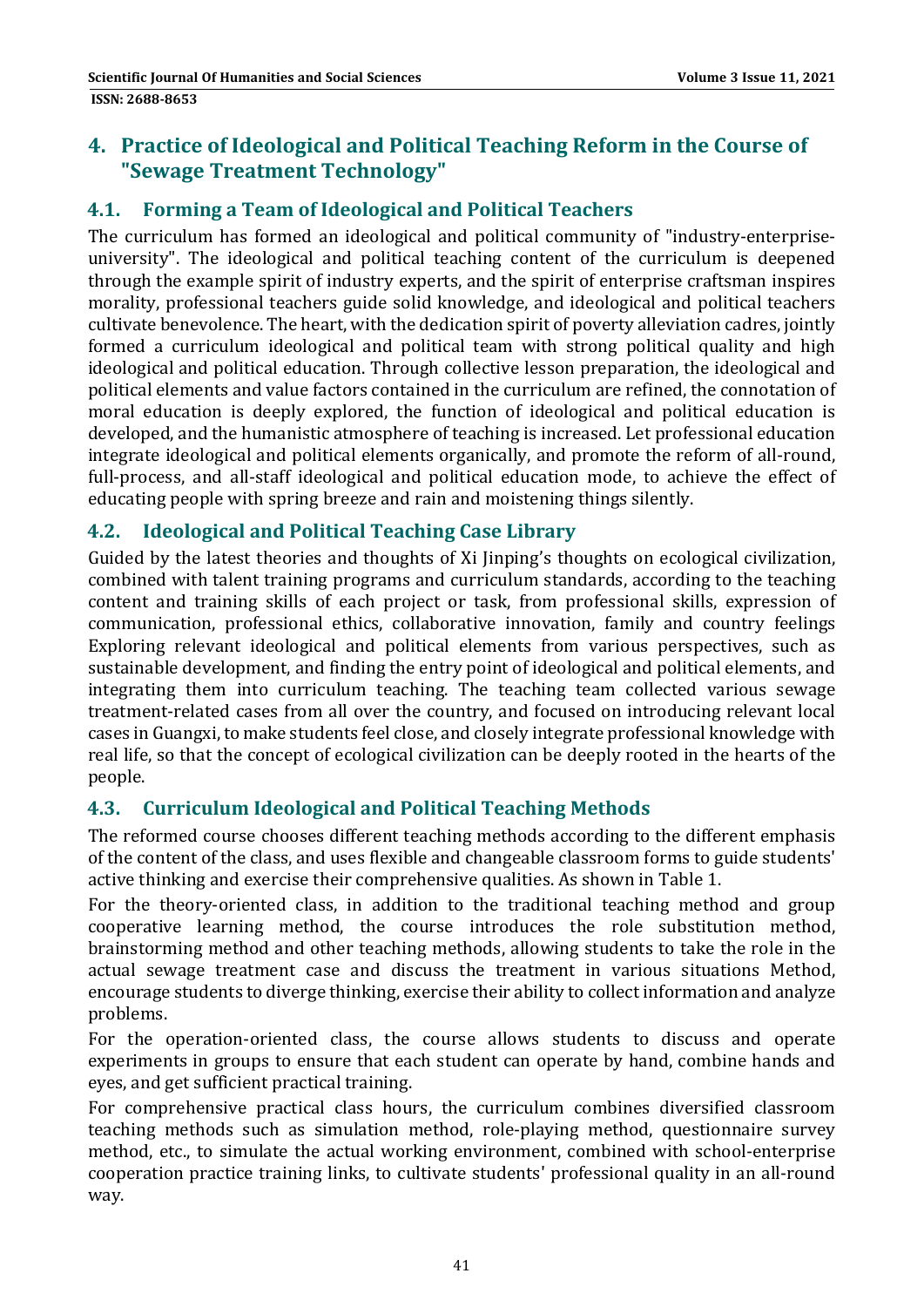#### **4.4. Constructing the Ideological and Political Teaching Mode of the "Three‐In‐ One and Three‐In‐One" Course**

Combining academic analysis, relying on the online and offline hybrid teaching mode, construct the "triple and triple" curriculum ideological and political teaching mode: create the first classroom of the whole system "knowledge core", expand the second classroom of the whole system "skills practice", and extend the whole system The third classroom of Fangfang "Internet + Curriculum Ideology and Politics" emphasizes ability training and takes into account the differences of students to realize the integration of curriculum Ideology and Politics through the three classrooms. Through the rigorous and scientific learning of the knowledge system, the professional spiritualization of the acquisition of ability and quality, the patriotic sentiment of the cultivation of situational quality, and the extension and continuity of the development of lifelong learning, it is empowered to activate the ideological and political goals and penetrate the major and difficult points of teaching. The "triple and triple" ideological and political classrooms are integrated and integrated, and the mechanism of all-staff education, all-process education, and all-round education is improved.

#### **4.5. Combination of "Multi‐dimensional" Extended Evaluation System**

Based on the three classroom dimensions, it extends from student learning effects to skills application, social responsibility, collectivism, and family and country feelings, and the evaluation chain extends to pre-class, during and after class, and establishes a reflection of students' professional level and ideological and political A comprehensive evaluation system of "practical, technical, and moral" literacy, to further diagnose and improve curriculum ideological and political teaching strategies, design, and implementation.

#### **4.6. Make Full Use of the Integration of New Media and Information Teaching**

The curriculum flexibly uses the vocational education cloud platform, relies on the provincial teaching resource library of this major, and combines multimedia tools such as micro-classes, screen projections, mind maps, Tencent conferences, Tencent classrooms, etc. to realize the informationized teaching process.

Before class, teachers post learning tasks and upload informatized curriculum resources. Students complete learning tasks. Teachers check students' completion to grasp the learning situation, and predict the important and difficult points of teaching. The flipped classroom mode is implemented in the class, teaching in smart multimedia classrooms, group cooperation and independent learning, lectures and exercises and assessments in the classroom, demonstrations of principles through animation, video explanations of difficult points, teacher demonstration operations, and teaching as an integrated practice Operating skills, online and offline mixed teaching to solve difficult problems. After class, through the online learning test data analysis of the vocational education cloud platform, data mining and analysis of the teaching results are carried out to continuously improve the teaching. Information-based teaching methods run through the entire teaching process, enriching teaching methods, and greatly improving teaching effects.

### **5. Teaching Reform Results of "Sewage Treatment Technology" based on Curriculum Ideology**

Students learn with aspirations and have strong professional skills and practice. Taking "promoting the spirit of craftsmanship and devoting to the national water environmental protection cause" as the ideological and political element, create the first classroom of "knowledge core", expand the second classroom of "skills practice", extend the Internet + course ideological and political third classroom, and learn through the knowledge system The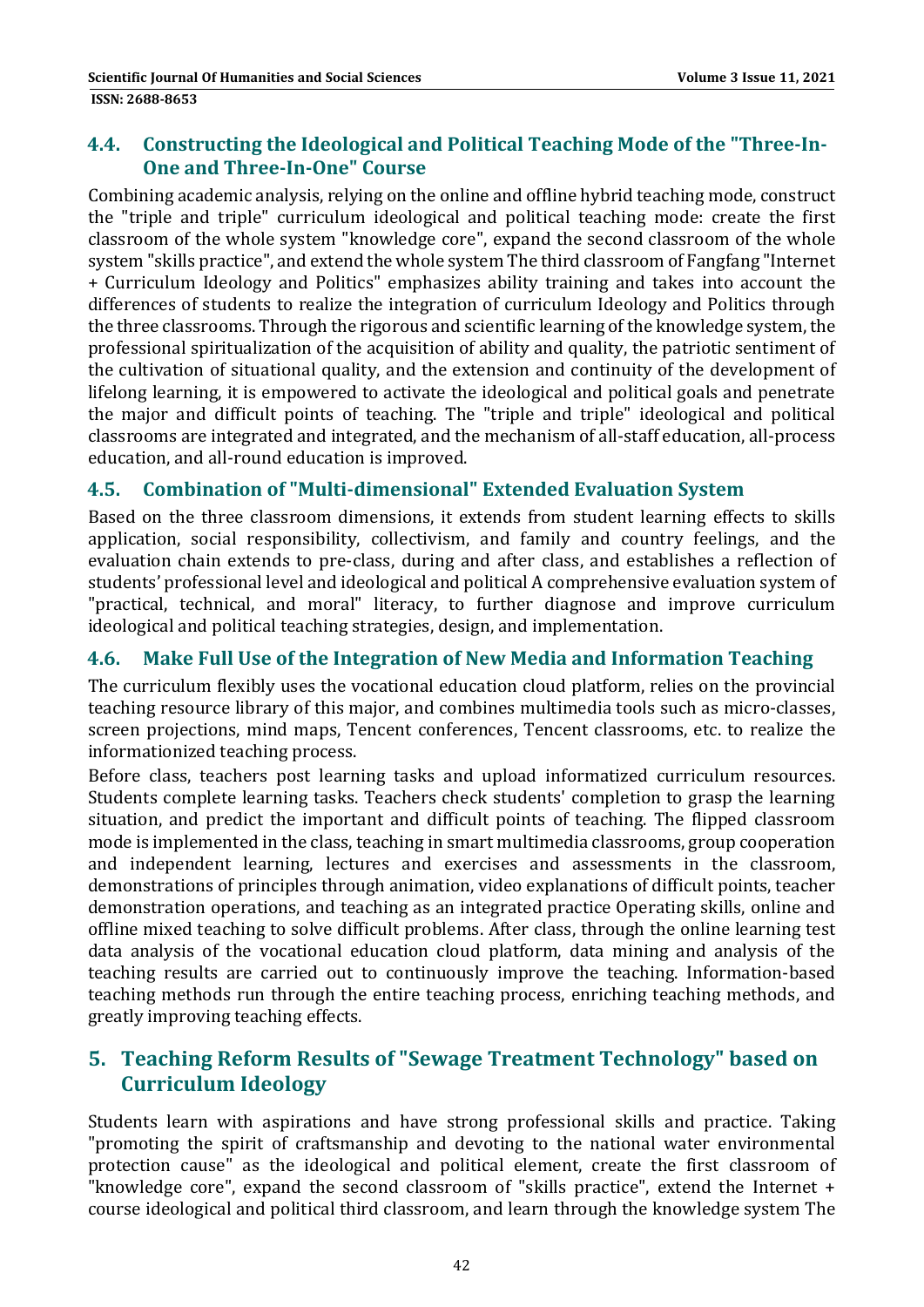rigorous and scientific, professional spiritualization of ability and quality acquisition, the patriotic sentiment of situational quality training, the extension and continuity of lifelong learning and development, empower and activate ideological and political goals. The formation of rich curriculum ideological and political case resources has well solved the problem of how to integrate curriculum ideological and political with majors, and moisten things silently. Starting from the actual situation of the students, the curriculum ideological and political teaching evaluation model is created to stimulate learning motivation. Through teamwork and competition, students can obtain positive emotional experience, and efficiently cultivate highquality technical and technical personnel for sewage treatment. While accomplishing ideological and political goals, the frequency of students' independent learning, classroom participation, and professional identity have been significantly improved. Students use practical skills to arouse professionalism and promote in-depth learning. The passing rate of the  $1+X$  sewage treatment skill level certificate examination reached  $95\%$ , ranking among the best in the whole district, and was included in the typical case of provincial  $1+X$  certificate work. Teachers and students apply what they have learned, and the craftsman spirit has a deep understanding. Curriculum ideological and political teaching models form typical cases that can be replicated and promoted. Taking "promoting the spirit of craftsmanship and devoting to the national water environmental protection cause" as the ideological and political element, cultivate high-quality technical and technical talents for sewage treatment: students highlight the "craftsmanship spirit" in the district-level vocational college water treatment skill competition, and a total of various innovations and entrepreneurship, In the social practice competition, he won 5 national honors, 6 provincial honors, and 11 school honors. The patriotism and the spirit of craftsmanship that serve "ecological construction, green water and green mountains, and rural revitalization" are introduced into the curriculum. Teachers and students have investigated, designed and installed water quality improvement systems in 12 locations in the Dashi mountainous area with water difficulties, serving more than 2,000 villagers. It has made practical contributions to poverty alleviation and rural revitalization. It was selected as the second national university "two studies and one work" branch to showcase the characteristic cases of the faculty and party branch, and was awarded the first research study and practical teaching achievement of the second Guangxi ideological and political theory course. Prize. And won the National Silver Award in the 2020 Volunteer Service Project Competition. 

The reputation of the courses has been enhanced, and the corporate society has a high recognition. Carry out the "Ideological and Political Work Quality Improvement Project Implementation Outline", and feedback the teaching with the practical results of the "professional-ideological and political" curriculum (skills competition, innovation and entrepreneurship, voluntary services, etc.). According to feedback from the company, students have a strong sense of professional identity and professional confidence, and the process development after class shows strong resilience and professionalism. The curriculum ideological and political teaching mode integrates curriculum knowledge guidance, ability guidance, skill guidance, and ideological and political guidance. Relying on the curriculum ideological and political achievements, the student's league branch won the national vigorous league branch. According to the actual needs and development potential of enterprises in the industry, establish close ties with the industry to form an ideological and political community of Lide Shuren course. In the process of promoting the integration of the ideological and political model of the "school-enterprise" course through practical results, the content of this course is applied to the job training and evaluation work of professional and technical personnel in the water supply and drainage industry in Guangxi. There are 36 training batches in total.  $1,000$  people, with a wide range of social services and strong influence.